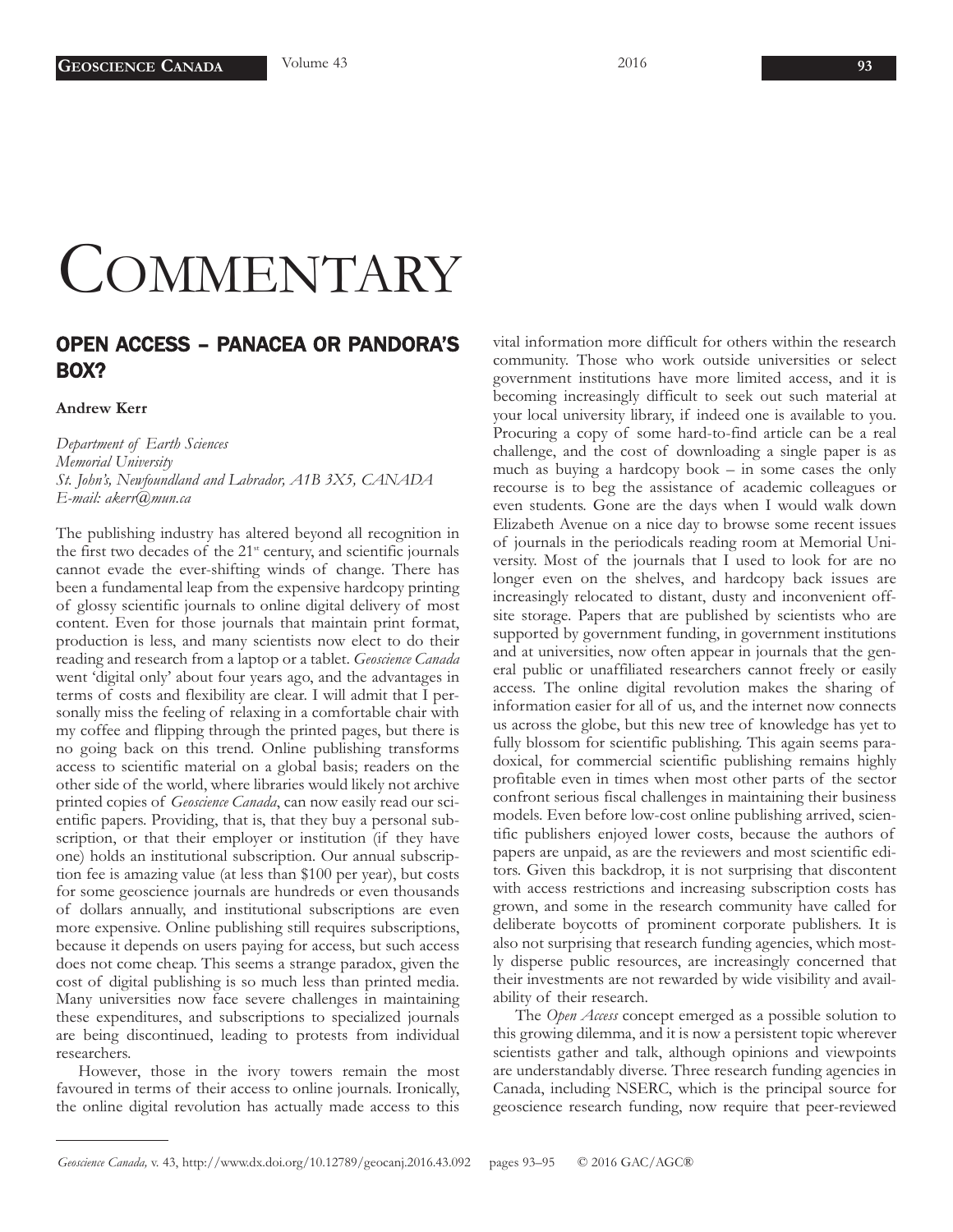publications be made freely available to all within one year of their initial publication. Essentially, grant recipients must facilitate *open access* to the results of research funded by the public through NSERC. Broadly similar policies exist, or soon will exist, in most other western countries, including the United States and much of the European Union. Open access is a new reality that researchers and scientific journals must now address, but we do not yet fully understand the long-term implications of this latest paradigm shift. Nevertheless, I feel confident in predicting that open access will bring more irreversible changes in scientific publishing, and that it may also affect how *Geoscience Canada* functions in the future.

We are in many respects already an open access journal, because all of our content is available without subscription about two years after publication. Everyone agrees that complete 'open access' to the results of research benefits all of us in the long run, but there is little or no consensus about how this can be achieved on a sound fiscal basis. The costs of publishing online are indeed reduced, and many of us who participate in the process remain essentially unpaid, but the production of complex papers still requires money as much as it does time, dedication and effort. These financial resources presently come from subscriptions, and in the case of non-profit society journals such as *Geoscience Canada*, partly from other sources such as operating grants. For a journal to publish high-quality, peer-reviewed research on a long-term sustainable basis, it must have some reliable sources of revenue. For commercial publishers, these operations must also provide profits to the parent company and its shareholders. *Geoscience Canada*, like other society journals, redirects any profits into expanding publication activities, but we still have the need for long-term fiscal sustainability. If the money runs out, publishing the papers will be curtailed.

Open access is a complicated and controversial topic, and a short piece such as this cannot address all possible ramifications. A very good source for those interested in details and debates is an article published three years ago in *Elements* (Speer et al. 2013). There are presently two main 'flavours' of open access, which are referred to as *Gold* and *Green*. In the Gold Model, immediate unrestricted access is provided to the final published article on the publisher's website, following payment of an Article Processing Charge (APC) by the author(s) or their institution(s). In the Green Model*,* access to the final published paper on the publisher's website remains behind a subscription wall, but the author(s) are permitted to place an equivalent document (typically, the accepted manuscript) in an online data repository, or on a personal or institutional website. Clearly, the Gold Model has multiple advantages in terms of easily locating and accessing material, but is more costly to authors; the policies relating to the Green Model vary widely but some commercial publishers still do not permit authors to make their work available in any alternate fashion. The Gold Model spawned the interesting concept of *Open Access Journals*, which are funded almost entirely through APC payments – such journals support themselves (or generate profits) through a model that is in some respects reminiscent of the self-publishing industry. However, to be fair, it is not the same as prospective novelists quickly publishing their own unedited work, because some open access journals subject submissions to peer-review, and there is no guarantee of

acceptance for any given manuscript. Nevertheless, there are growing concerns about the integrity of the peer-review process in circumstances where the rapid acceptance and publication of papers brings direct financial benefit. The open access journals generally also have lower 'impact factors' than established traditional journals, so they are not widely favoured by authors. Open access policies currently developed by Canadian agencies recognize APC payments as an eligible use of research funding, but not all authors have access to such funding, and their institutions or employers may not be willing to cover such costs. Open access journals operating on this funding strategy would thus not be available to all researchers or writers, and if they become the norm, their terms could suppress valuable work and thought by authors who lack financial resources. There is, however, a compromise between the status quo and fully open-access journals. Some scientific journals make open access possible through a more flexible policy where immediate access to papers is facilitated through an optional payment, following final acceptance of a paper for publication. Many recommend this hybrid model as the most prudent approach for society-managed, non-profit journals, and it forms the basis for the open access initiative that *Geoscience Canada* is introducing as of volume 43. We will become a *hybrid journal*, in which some content (such as this piece) is freely available, but other scientific articles will still require subscription access, unless the authors and/or their institutions have opted for open access. We term these optional charges Open Access Supplements (OAS) as they are not strictly related to processing of the articles.

I must here reiterate a very important point – *Geoscience Canada is already* an open access journal in many respects. The material that we have published over 40 years is for the most part freely available to all through our archives, as our modest annual subscriptions apply only to the current volume and the two previous years. In this respect, we differ from many other society-funded journals, in which all previous content remains behind a subscription wall. We are already a long way down the open access road, and we are very proud of this attribute. If you have an article in our editorial pipeline, or plan to soon submit a manuscript, you do not yet need to think about open access, in fact, we prefer not to discuss it prior to acceptance of a final revised manuscript. Our assessment of manuscripts and the comments and suggestions made by peer reviewers will remain impartial and uninfluenced by the prospect of OAS revenue. This is the core ethos of all scientific publishing: there must be no possibility of a bad paper being accepted simply because it will provide revenue. The integrity of our peer-review and assessment process will be faithfully respected. When a revised manuscript is finally accepted, the author(s) will be presented with options for gaining open access. The OAS is scaled to the length of the paper, and consists of a flatrate charge of \$1000, plus \$100 per printed journal page; thus, a ten-page scientific paper will incur an OAS of \$2000. We also offer a second option that provides open access one year from the publication date for a lesser rate of \$500 plus \$50 per published page. This latter option will satisfy policies now announced for research funding agencies in Canada. Decisions on open access do not have to be made upon acceptance of a paper; the OAS can be paid at a later time, after which the controls on access to the article will be removed.